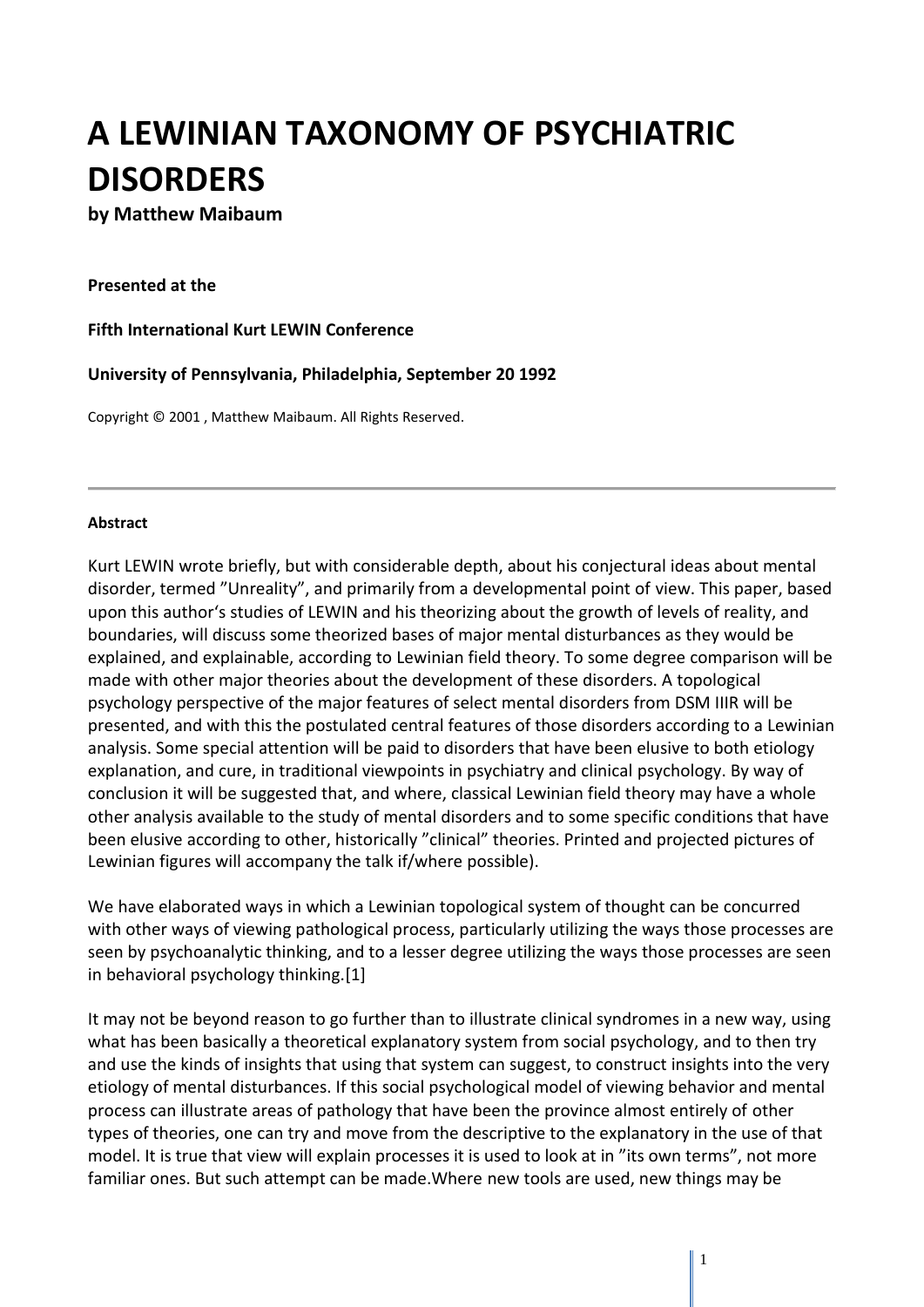turned up; it is not only true necessarily that old things will be seen, and left still unexplained any better, in a new light.[2]

#### The Sense of "Boundary"

Psychological theory, particularly psychoanalytic theory, has talked about the developmental importance of sense of "boundary" between self and the outside world. Developmental psychoanalytic thinkers have described the growth of "ego boundaries" in the child to adolescene as a concomitant in development and an essential element in the definition of the "self" apart from the environment and apart from the mother. Ego boundaries comprise in part, as psychoanalytic thinkers define them, the boundary conceived by the child to exist between what goes on in the "self", and outside the self in the immediate (and farther) environment. The formulation has not been dealt with much, if at all, in topological psychology and topological psychology has not been utilized to describe these psychoanalytic developmental psychology formulation.

It would appear that a very simple representation of the growth of the ego boundary would involve the conceptualization of a boundary forming between the self, and the surrounding lifespace as such: simply, in Lewinian terms, the boundary around the "P", Person, separating him from his life space.

Crucially however another thing must happen. And that is, the child must learn moreover at some point early in his life another sort of boundary only somewhat less crucial to him. It is the boundary between that realm of his environment in which "facts" occur that are of importance and relation to him, and that realm of his environment where things do not concern him to the point of emotional and physical reaction that would be appropriate. This can be conceived of in Lewinian terms as a boundary too. In topological representation, it would be placed not between the Self, the Person, and the life space, but between the inner area of the life-space, and the outer area of the life-space. Were the life space of a person to be conceived of as a sort of representation of Saturn and all her rings, concentric to one another, this boundary between the "relevant" and the "nonrelevant facts" of the person´s life space could be conceived of as the ring at median distance out from the planet, so to speak. For want of a better term, this boundary within the life space could be termed not an "ego boundary" but a "relevance-boundary". And as said, in some individuals this boundary develops poorly. Some individuals cannot distinguish between things in their environment they should react to, and things that should not. In some others, that boundary forms strongly as they develop, but too close in. They do not react with responsibility and emotional depth to things that they should, hence the classic schizoid as he is contemporarily defined and described. In others it develops but too far out: and they react with too much responsivity and emotionalism to things that do not bear them relevance meriting that, and usually in a negative way. They feel threatened by things they need not feel threatened by. Hence the paranoid disorders´ perhaps most noticeable feature. (See Figure 3-1).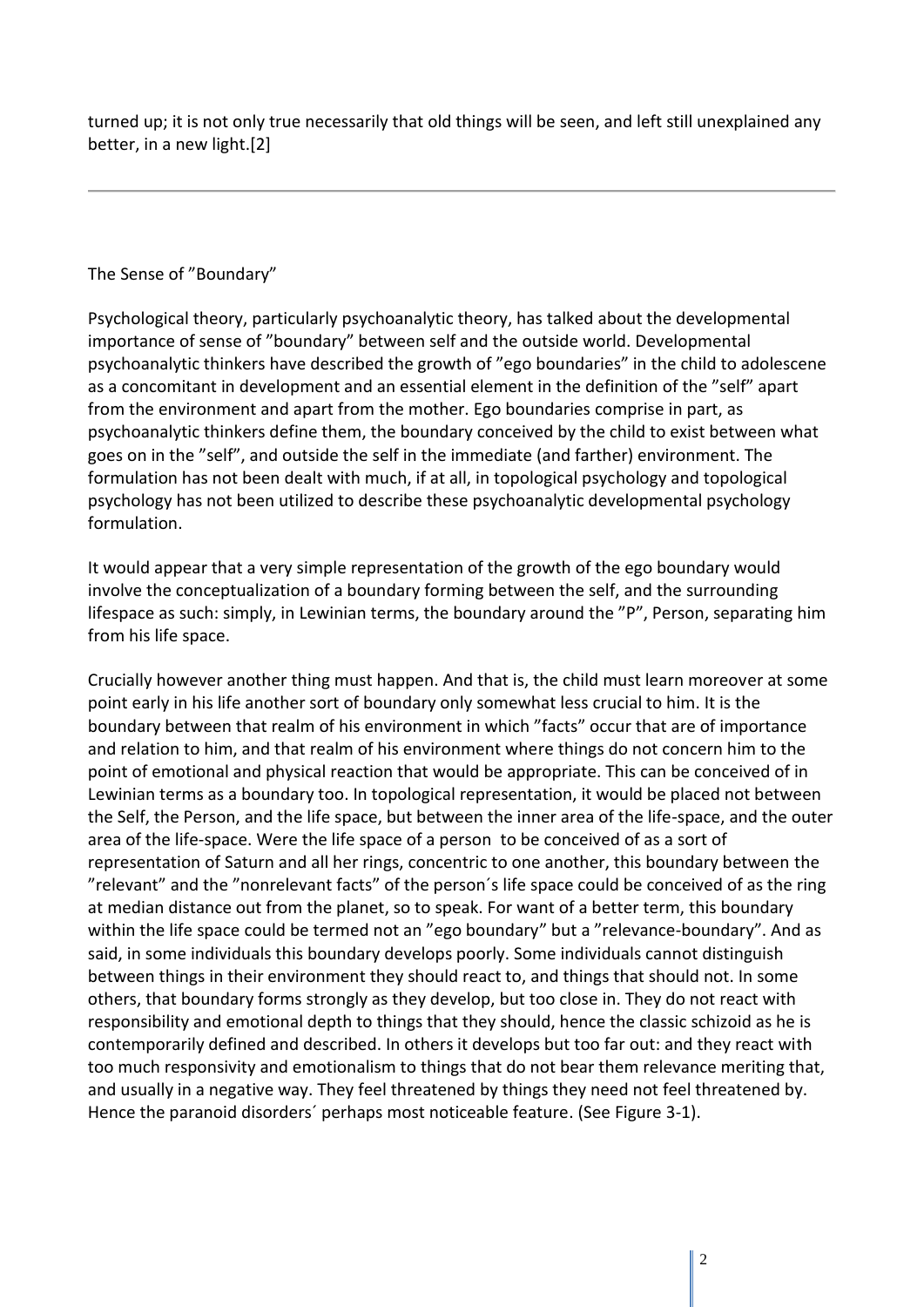

*-> "facts" important to relate to Squares -> "facts" not important to relate to* 

Psychic mechanics of the foundation of the ego boundary, and why it forms where it does, has never been completely explained by psychoanalytic thinkers. And it would be best to leave discussion of those aspects of the boundary formation process to them. However, a topological analysis of what the process looks like, with clinical features, leads one to suggest that both schizoid and paranoid disorders stem primarily from a developmental deficit in the placement, and strength, of the psychological boundary that leads an individual to decide what is relevant to react to, and what is not.

"Vector Intensity" Problems

There would appear to be another kind of problem found across the clinical syndromes we observe, when we look at them in terms of topological psychology. It seems to be a problem an individual has wherein his self, innermost psychic processes in the self, perceive facts in the environment in a more intense way, or in a less intense way, than most other people in his circumstances would. This level of emotional reactivity and perceptual detail could be termed, in topological psychology, "vector intensity". From a clinical point of view, the "vector intensity" of facts in the life space of the manic patient for example is heightened pathologically, hence his manic reactivity and emotionalism when interacting with anything but the simplest, and most pacifying of environments and even, sometimes, them. And the vector intensity of the severely depressed patient is drastically lowered. He reacts in a lowered emotional way, and even his perceptions seem dulled, limited, with respect to facts in his life space. In severe depression as we know, facts that appear to others around him are treated by him as if they do not exist. The common feature across both problems of "vector intensity" is that for whatever reason, the perception of facts by the psyche of the self and/or the reaction to these is either diminished or elevated, as if the energy available to the self/psyche for relating to facts in the life space is either too much, or to little. That energy level disorder probably relates mostly to the mechanics within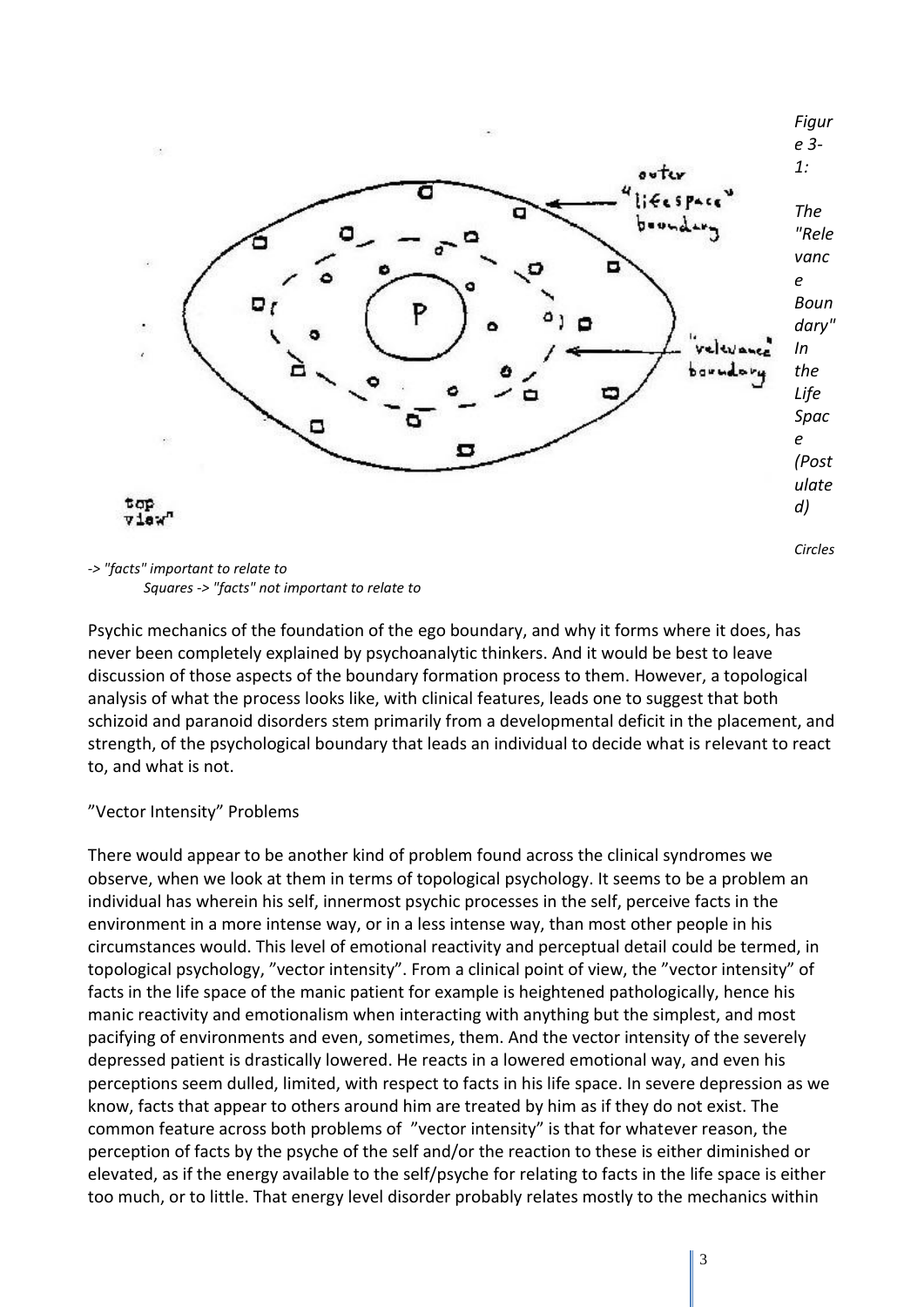the psyche itself, mechanics the details of which are outside the central area of interest of topological psychology at this time. (See Table 3-1; all tables in [2nd part\)](http://gestalttheory.net/archive/maibaum2.html).

### "Processing deficits"

Movement of the self´s energies towards "facts" includes efforts to perceive events, efforts to react to events, efforts to incorporate new facts or events into the life space in some circumstances, and efforts to either delete events and facts from the life space or deny their existence (as in pathological processes may be the case). Problems in the use of energies by the Person/Self in efforts to relate to facts, may be termed "processing disorders" in that they involve problems of the self´s processing information about facts in the life space, and problems in relating to facts in the life space. (See Table 3-1).

A problem in this realm could balled for want of a better term, "processing efficiency". The effort made by the psyche to perceive facts and their details, and to react to facts in the life space, is muddied up in some kind of way such that either the facts are not perceived as they are, or they are not related to in such a way by the psyche and upon the motivation of the psyche such that the needs of the person are adaptively met, or both. The datails of facts are not perceived too intensely, or too weakly, as in vector intensity disorders. Rather the holistic efficiency of processing aspects of "facts" is poor, or the response mounted to facts by the psyche (e.g., behavior) is missing some important elements, such that an effective interaction with facts in the environment is not made. One kind of problem, and the chief one found in many schiziphrenias, but not the only kind of problem, could be called *distortion*. Because some aspects of facts are interpreted and responded, and other features of facts are not, the facts are perceived by the psyche/self as differently in *quality* than they really are and are related to in a maladaptive way by

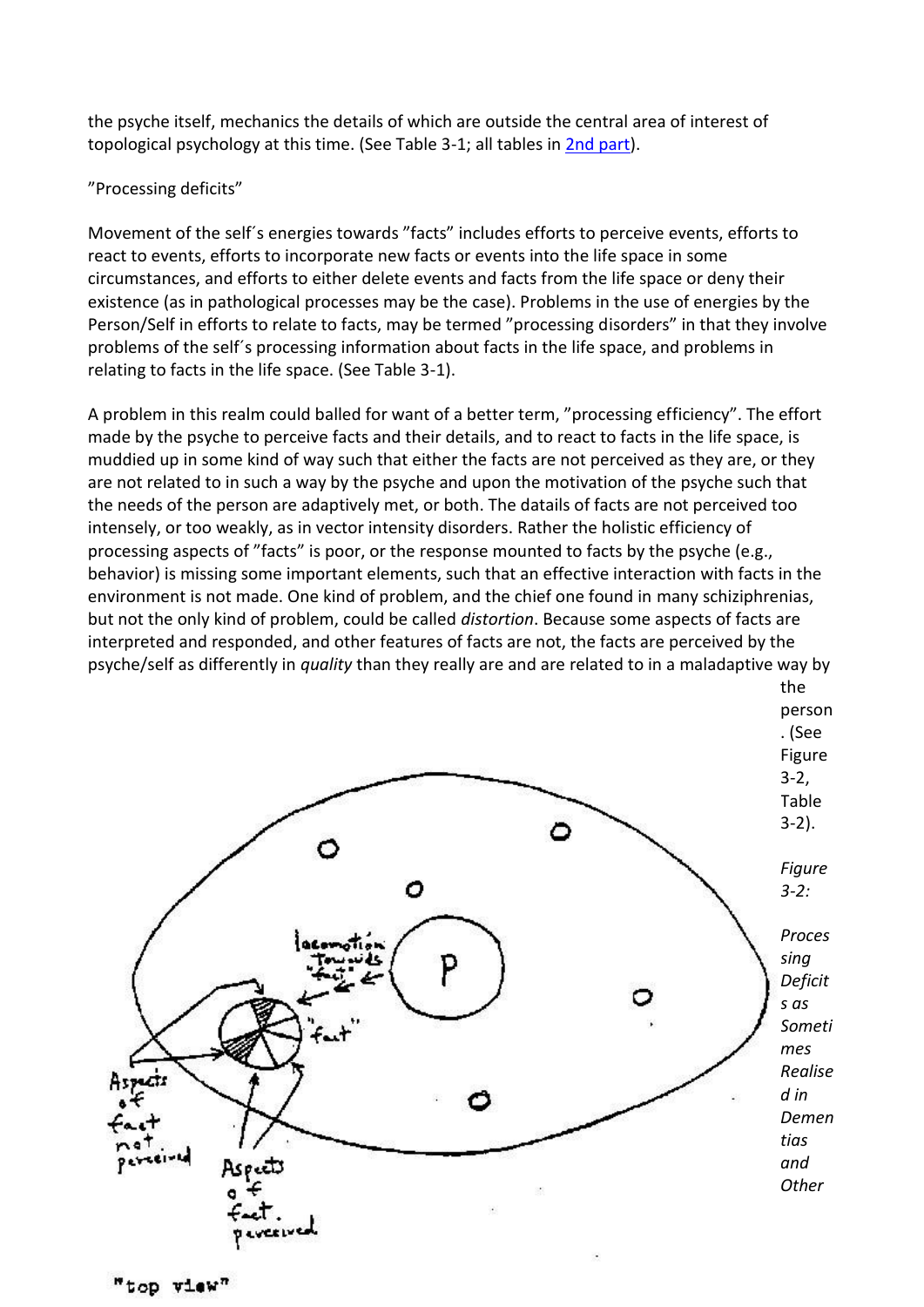#### *Syndromes*

A very broad theoretical relationship between some types of disorder and the quality of perceptual process, and vector intensity, is presented in Table 3-3.

A very broad theoretical relationship between some disorders, and level of processing efficiency, vector intensity, level, and placement position of the person´s "relevance boundary" altogether, is expressed in Table 3-4.

It is suggested that problems in a person´s self/psyche´s "vector intensity" vis a vis a wide variety of "boundary deficit" problems provide the primary arena of problem in manic-depressive disorders. It is suggested that in bipolar disorders of the cyclothymic type, and moreover in manicdepressive disorders of the cyclical type, some disorder in the availability of perceptual and reactive energies within the self/psyche itself available for relating to facts, is the root of vector intensity problems.

It is suggested that in topological terms, problems in "processing efficiency" that have their root in the use of energies for perception, encoding of information, and reaction to facts of the environment, within the self/psyche, are the core of the problems found in the schizophrenic disorders, and in organic brain syndromes, and that anxiety attendance is a secondary feature to these.

These concepts will be discussed in more detail in following sections.

Two Aspects to "Processing Deficits"

Some attention should be paid to processing deficits. It is theorized that there are important relationship between the energies expended by the self/psyche towards facts, and the "qualities" of facts that are there to be perceived and interpreted and responded to by the person.

One proposes readily that there are subsidiary aspects to any fact. A "fact" is composed of aspects that distinguish it from another fact, and that indeed lead the self/psyche to decide upon perceiving it and *attending* to it and indeed how to relate to it. The encoding by the self/psyche upon expending its energies, of information about specific facts such that it then leads the person to respond as he does to each fact, can be termed here "content information coding".

But there is another aspects to the encoding process of aspects of the facts. From a sheer physical, perceptual view facts may be composed of "composite" aspects, sub-features. But from a clinical point of view we are told that what LEWIN called a "fact", what Freudian psychology to all intents and purposes here termed an "object", has qualities that elicit *emotional* responses in the self/psyche of the perceiving person. The emotional qualities of a fact and its component aspects are the aspects of it that lead the person to the type of response that he will make to it. And the encoding of these aspects of a fact can be termed "emotional quality encoding".

It is theorized here that the self/psyche of the person can have deficits in two types of process, two types of processing deficits thus. One is in content information encoding itself, the other in emotional quality encoding. In the latter, in some way emotional qualities attendant upon specific aspects of a fact, are not emergent in the self/psyche of the individual. He does not perceive aspects in facts and then have an emotional quality encoded with that aspect of the fact, at the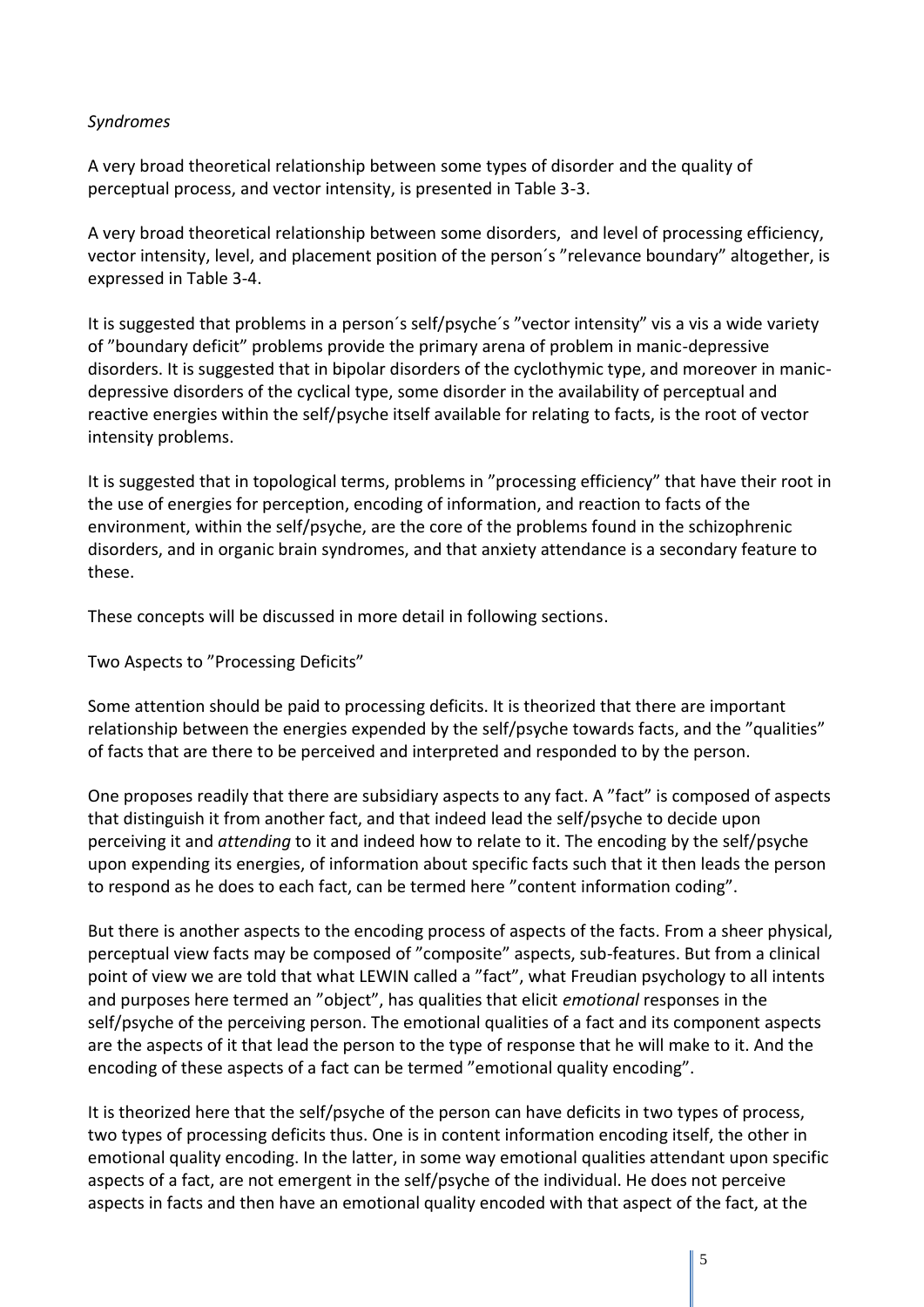same time. It is further theorized that where the person does not perceive content information, or emotional quality elicitors in a "fact", he will not respond reciprocally in an appropriate way to the fact and to its fuller aspects, and his behavior will then either be unsatisfying, or inappropriate.

This above theory has little direct relevance to topological psychology as classicly defined and has more relationship to "communication-information" theories, to cognitivist psychology, and to some degree to perceptual psychology as applied to clinical situations. But when a processing deficit type of analysis as above is combined with an analysis of "boundary deficit problems" this bears more relevance to the uses of topological psychology in defining aspects of abnormal problems.

One can theoretically postulate four conditions looking just for the moment, at major types of processing deficit, combined with major problems of "boundary disorder". One can postulate that an individual can in the processing deficit dimension, or realm, have deficits mainly in "content information coding" relative to facts in his life space or problems in "emotional quality encoding" relative to facts in his life space. These deficits can stem from internal mechanism deficits in his self/psyche or in the way he "locomotes" towards in Lewinian terms, i.e., perceives and approaches, facts in his life space.

In a second dimension he can have problems in "boundary placement", problems in the location appropriately of his "reference boundary" for the most part and, in a few disorders, theoretically, problems in the location of the outer boundary of his life space. His reference boundary can be located in his life space through development processes, too distal, too far out so to speak from the self/psyche, or too basally, too close in so to speak, to the self/psyche. It is theorized that in individuals where there is a significant processing deficit in the content information coding realm, and where the reference boundary is located too distally, an ideal combination of factors is created for the paranoid personality, and to some degree for other paranoid phenomena such as the emergence of paranoid states, and paranoid schizophrenia. Where there is a processing deficit in content information coding and the reference boundary is too basally located, an ideal combination of factors would appear to be present for creating a schizoid personality. It is theorized that where the processing deficit exists and is severe in the emotional quality coding area, and the referent boundary of the person is too distally located, an ideal situation is present for the creation of a passive-dependent personality that becomes hysterical under stress, particularly where too many "facts" that should not be dealt with in the life space are invested with emotional meaning and are reacted to by person's self/psyche, and where emotional quality aspects of facts heavily outweigh in perception, content information aspects of those same facts.

Lastly it is suggested that where there are important processing deficits in emotional quality coding, and the referent boundary is located too basally vis a vis the person´s life space, an ideal set of factors is created for the development and growth of a narcissistic personality with schizoid defenses. In this latter case this would be predicated particularly where the emotional qualitiy aspects of facts heavily outweigh the content information aspects of the same facts, and the self/psyche of the person reacts to only a few facts "close to itself" and not to other facts of importance that it should. Those would include, importantly, emotional and physical responsibilities to others. (See Table 3-5).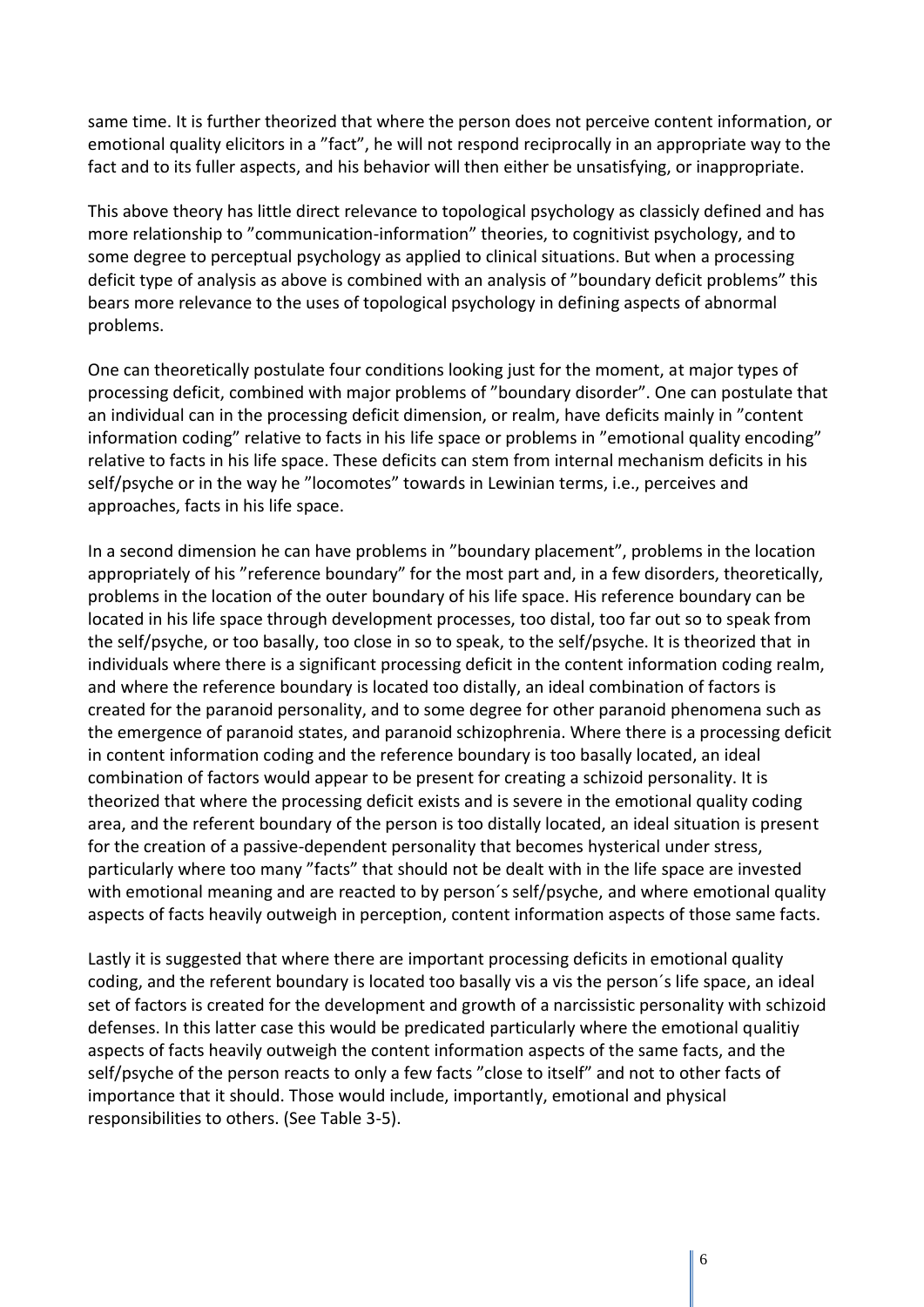Major Disorders as Syndromes on Continuua of Perceived Stress with "Boundary Strength Disorder"

Lastly we come to one final theoretical area of conjecture for the purposes of this study. That concerns the relationship of a fifth class of factor to topological psychology analyses of mental disorders, and to the other types of factors mentioned already. That factor is what can be called "perceived stress", stress as experienced by the person, and by his self/psyche, and the way in which it modifies perception and responsive behavior. From the standpoint of what topological psychology has to say, one can theorize about the character of some mental conditions based upon the way a high level of stress interacts with "boundary disorders" to produce different types of mental disorder. (See Table 3-6).

Theoretically one can posit that there are two major classes of reaction by the self/psyche to perceived stress, at any age and across any age range. One is where as a result of reaction to stress, the self/psyche mounts a much stronger boundary as it were, between the self and the life space´s facts and events, as a simplistic defense over being overwhelmed by stimuli. The second is where the self/psyche does not mount an adequate degree of "boundary" between the self, and the life space´s events and facts going on around the individual and, as it were, outside his head. Disorders of the first group all have in common the fact that the self/psyche mounts too strong a boundary between the self/psyche and the life space. As a result, accurate perception of facts in the life space is not possible and adaptive interaction with facts and events in the life space is not possible. One can term disorders found here, "hypoecoic" process disorders. The second class of mental problems is to be distinguished by having in common the fact that an inadequate strength and degree of boundary exists between the mechanisms of the self and psyche, and the life space. From a Lewinian point of view, there is in common too much uncontrolled, randomized, unorganized, interaction between facts and events in the life space, and the perceptive, processing and reactive mechanism of the self/psyche. Problems of this type may be termed "hyperesoic" process disorders. (See Table 3-7).

In disorders of the first group, given some level of stress and the fact that the organism cannot handle it, and given too much of a boundary between the self/psyche and the environment, the intensity of disorder will be a reflection of the strength and impermeability of the self/environment boundary combined with the level of perceived stress. Where the boundary, given a high level of perceived stress, is strong but not abnormally impermeable, the person seems somewhat "normal". Where the boundary is more inflexible and impermeable, and self/life-space interaction is more distorted, you see the clinical features common to the "schizoid" individual, the isolar individual; the person with some autistic social and intellectual traits. Where the boundary is much more impermeable still, you find the severe clinical traits of autism. Leading symptomatic concomitants of each of these three general levels of degree of disorder are as follows. In the area between "absolute normalcy" and isolar thinking, schizoid thinking and behavior, you find often massive anxiety at times, as a signal to the individual as an inability to asume challenges, alternating with long periods of seeming nonreactivity emotionally and socially to others. In the center of the schizoid realm you find these symptoms, and a lack of motivation and energy for emotional interaction with one´s surroundings moreover, as a massive defense in the individual against the additional stresses to be experienced through a competition of fantasies and thoughts in the person´s self/psyche with realistic requirements for his psyche to interact with the external environmental world. In the autistic range, you find a regression totally of the self/psyche in the absence of interaction with the environment, to fantastic, magical and fantasmic thinking within the self and a retreat to a level of primary physical functioning that has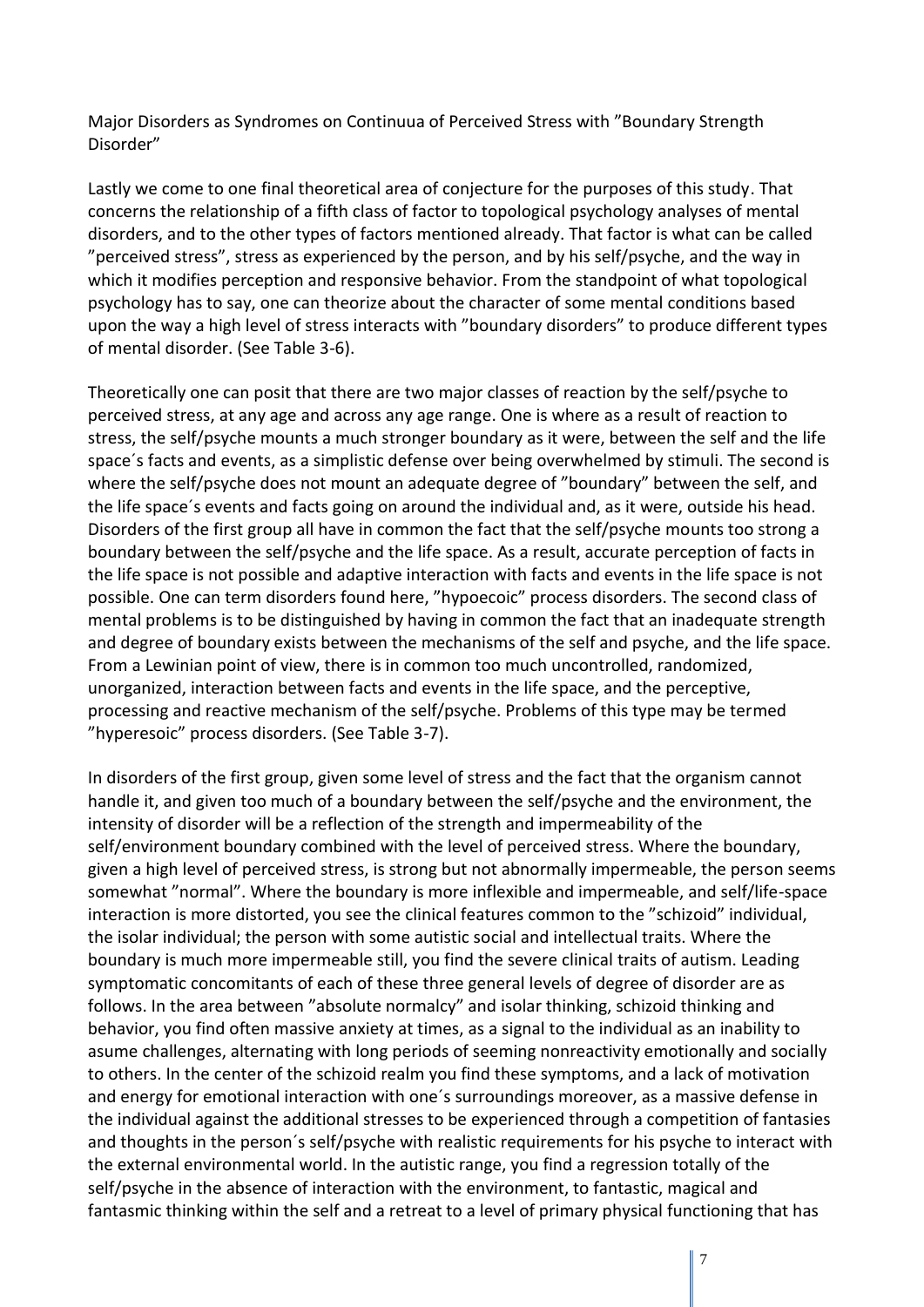little reactive relationship to the surroundings, to things in the life-space. These are all well-know clinical signs of such disorders and these are those features that have greatest significance from the standpoint of topological psychology theory. (See Table 3-7).

In the hyperecoic disorders (Table 3-8) the boundary between self/psyche and life-space and events is inadequate. In these one can likewise postulate a progression as a function of weaknesses of that boundary, given an unmanageable high level of stress, progressively from normal, to neurotic, to schizotypal, to borderline schizophrenic to schizophrenic disorders. They can be conceived, from the standpoint of topological psychology, to not just be different disorders but to fit on a progression, as a function of a level of stress and as a function of a successively less effective self/environment boundary. Each disorder has key clinical concomitants of note to topological psychology. In the normal to neurotic range, where the individual has problems, one finds massive anxiety as a signal of danger. In the schizotypal range, one finds a retreat into wishful, hopeful, magical, and other irrational thinking, and avoidance of responsibilities, as a massive defense (with some commonalities to autistic thinking, likewise regressive) against emotional frustration and terror at problems provided by stresses from the outside environment. In the borderline schizophrenie and borderline personality types (as defined in DSM-III) one finds a massive destabilization of function that is usualy periodic, often with periods of psychotic symptoms that mimic a number of definitively described separate mental disorders. Here the individual´s self/psyche cannot manage interactions with the environment well at all and is, as it were, "hanging on" and showing "spot shortages" of capacity to function socially, interpersonally, and intellectually and emotionally in a variety of ways, often in sequence. In schizophrenia of the full-blown variety the person demonstrates any of a number of massive deficits in mental organization in the face of stress. In some subcategories, such as undifferentiated schizophrenia even of the residual type, where full-blown psychotic symptoms are not seen all the time, the individual demonstrates a seeming low energy and low motivation level to function as if his self/psyche has given up trying to relate to a life-space experienced to be too full of facts, and events, to manage or to relate to. The most compelling subtype of schizophrenia from the standpoint of topological psychology might be obviously the catatonic type, and there in the subdued rather than the excited subtype. According to historic clinical theory, the catatonic for whatever reason is inhibited from functioning rationally and adequately with his environment because his self/psyche experiences itself to be so overhelmed by the stimuli in the environment (the presence of facts and events) that it cannot interact with them in a way that is organized, discriminating, goal-effective and reasonably free of feeling overloaded. The behavior of the catatonics is either periodic pointless excitability, as in the excited type, or waxy flexibility and immobility as in the more common subdued type, perhaps the most well-know feature of the class. (See Table 3-8).

<sup>[1]</sup> Maibaum, Matthew, A Topological Approach to Abnormal Syndromes. Paper presented at second annual conference, Society for the Advancement of Field Theory, East Hanover, New Jersey, August 1988.

<sup>[2]</sup> The general overview of Lewinian psychology posited in this paper may be found in it´s original form in LEWIN, K., Principles of Topological Psychology, (New York: McGraw-Hill, 1936); and in LEWIN, K., Field Theory in Social Science (Dorwin Cartwright, Ed.), (New York: Harper Brothers, 1951).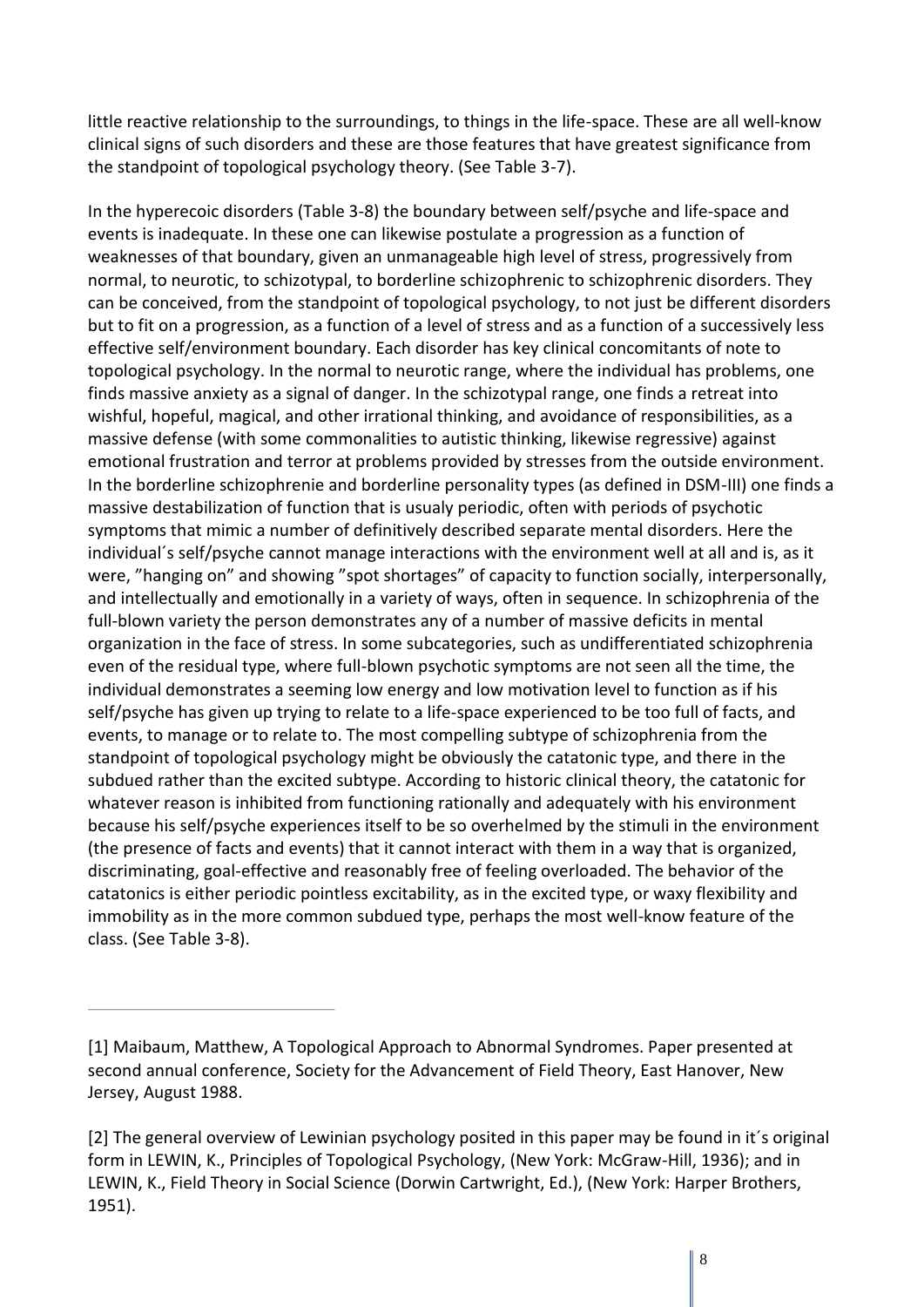# **The Relevance of Anxiety**

A final feature of problems in dealing with the life space that can be attendant to "boundary", "vector intensity", or "processing efficiency" problems as described in topological psychology can be called "anxiety attendance". When facts are perceived too intensely or too weakly, or are perceived in a distorted way, or are related to concomitantly in an inaccurate and maladaptive way, anxiety accompanies perception and behavior. Together with the practical problems of coping with facts in one´s life space, the self/psyche component itself then becomes host to the unpleasant and inhibitory phenomena of anxiety, *angst* as FREUD termed it, which as clinical literature suggests increases maladaptive behaviors in the same setting, and to the same stimuli.

It is suggested that problems in boundary placement, processing disorders, and vector intensity between self/psyche and facts in the environment, irregardless of the content of the facts in each case, and the attendance of anxiety, provide subsidiary factors in mental disturbances and abnormal functioning in most mental disorders.

It is probably noticeable by this point in the discussion that there are analogies to be drawn between Freudian psychoanalytic theory and Lewinian topological psychology theory. In a broad sense, when LEWIN´s schema for looking at individual psychology topologically is perused, his schema seems to be describing psychological functioning in a manner closer to the psychoanalytic than one would first think. Lewinian topology describes the same basic processes, and disorders of them, spatially and graphically in two dimensions and rarely, in three, as in his discussion of levels of reality, whereas psychoanalytic theory generally enumerates them, if you will, linearly. The multiplicity of processes that occur in the self/psyche, that empower "locomotion" towards facts, are analogous to the "Source" and its innermost processes as defined in psychoanalytic thinking. The vectors, efforts towards facts by the self/psyche, and "locomotion" towards and in terms of facts, correspond to the "Aim" in psychoanalytic thinking. And the "facts" and "events" to which the self/psyche attends, both real and irreal and on real and irreal levels of the life space, correspond roughly to the "Object" that is the subject of interest, attention and motivation of the self, in psychoanalytic psychology. Thinking in terms of these kinds of analogies may make following successive theoretical points more fruitful even whilst the analogies between the two systems are far from exact as can be seen. (See Figure 3-3).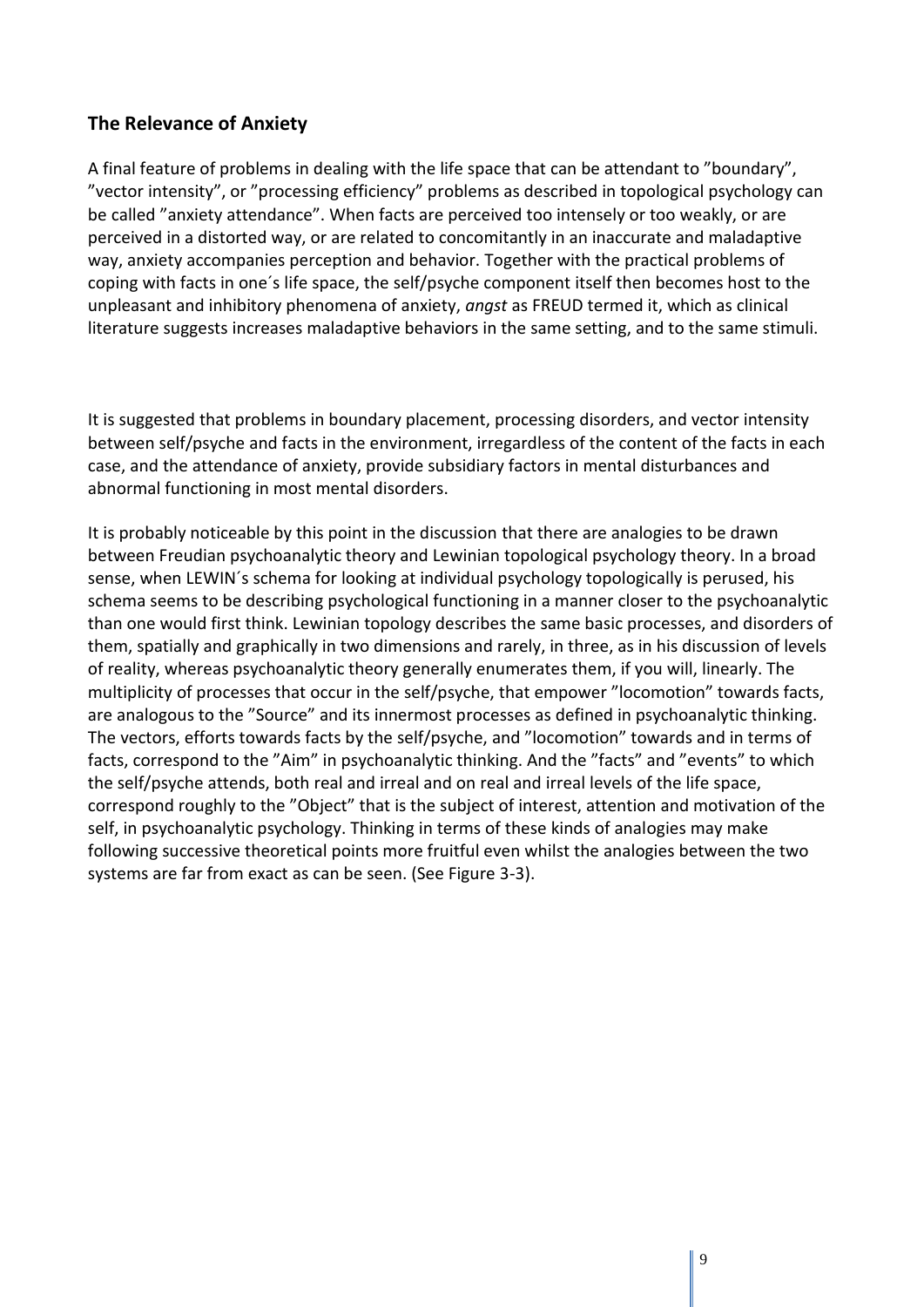

#### *Figure 3-3:*

#### *A broad analogy between the Freudian scheme of source, aim, and object and the topological picture of "person" and "environment"*

In Lewinian psychology, according to its own conceptualization the self/psyche at the center of the life space is the source of action. The psyche in the self does what it can to help the organism, the person, cope with perceived needs and problems.[3]

It can do this in several ways at the same time, or choose one, for purposes of survival. It can regulate the strength, impermeability, of boundaries, either the self/life space boundary or the "relevance" boundary further out that we postulate. It can regulate the location, position, of both the self/life space boundary and the relevance boundary. It can regulate the intensity of perception of, and action towards, facts in the environment, something we have called vector intensity. It can regulate internally within itself the way it processes information about facts in the environment. Where there are problems here, we have termed these "processing disorders". And lastly it can move the bulk of its attention between real and irreal levels of the life space on the whole and deal with a veritable universe of either real, or irreal, facts and events. From a Lewinian point of view maladaptive functioning and choices in any of these tasks on the part of the self/psyche can bring on psychological abnormality.

A summary representation of select mental disorders and related conditions that have been dealt with to some degree in this study, related to the major feature to be associated with each from the standpoint of topological psychology, is to be found in Table 3-9.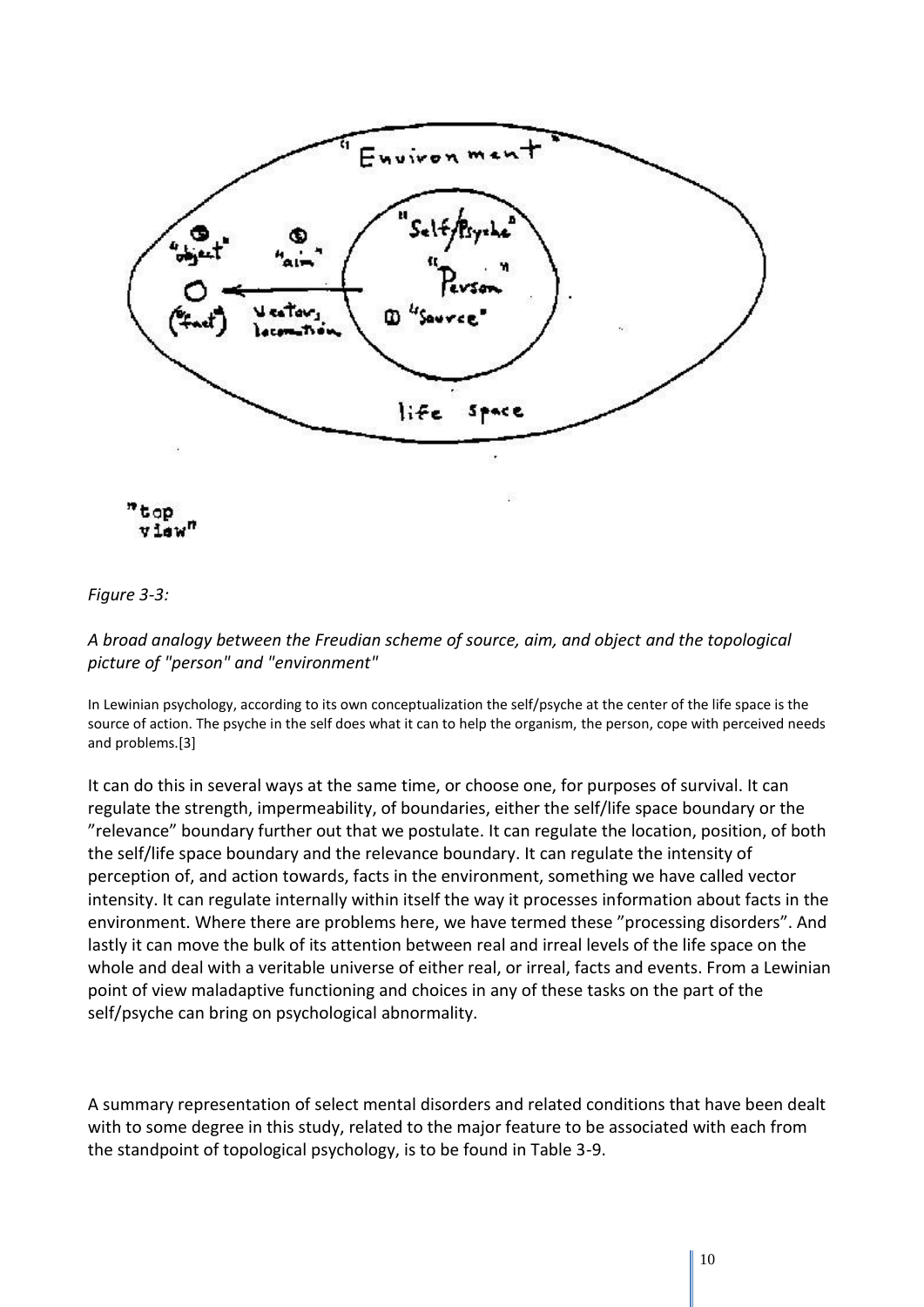#### Theorised Directions for Therapy

Lewinian psychology can illustrate in recast form withdrawal and self-insulation from the envronment, and primitive ego defense, and the perception by the patient of the therapist as transitional object", the withdrawal of ego defense against overwhelming stimuli, and increased potential for client interaction, and other phenomena. It may throw new light also, not only on mental disorders that have been elusive, but also upon approaches to psychotherapy and directions for technique-building.

#### Some Notes on the "Boundary Phenomenon"

We have discussed at length the "boundary" phenomenon so essential to topological psychology. The two discussed have been the boundary between self/psyche, and life space, and the one postulated to be somewhat less important within the life space between "relevant" and nonrelevant facts and events in the person's life space. Given the operational terms of topological psychology, the formation of boundaries, and the maintenance of them, are questions outside the expertise of topological pschology. They have more to do with the very etiology of some psychological functions, and the basic capacities of psychic structures, within the person´s selfpsyche, to carry out functions. It is proposed that the development of "boundary", the strength and permeability of boundary, the position placement of boundary with respect to the life space, and the fluctuation of boundary from one perimeter size to another or from one position distal from the self-psyche to one closer and vice versa, are all governed by what the historic psychoanalyst would term "energies within the psyche".

If one follows psychoanalytic theory, one can conceive of the creation of a boundary, and the maintenance of it, and the location of it, being effected by energies expended by the self/psyche outward from itself on a constant basis. A boundary might be conceived of in the manner of an "energy field" itself produced by the expense of energy, as in physics, wherein the maintenance of the boundary depends upon the continued life, and energy-expenditure of the self/psyche of the organism. The self/psyche also is able to move the boundary, or boundaries, further out or further in (either in an adaptive way, or maladaptive way) by regulating the manner in which it dispenses its energies.[4] It may be added here that the two boundaries that the self/psyche must effectively manage are firstly that between self/psyche and life space, and secondly that proposed in this study, between "relevant" and "less relevant" or "nonrelevant" sectors of the person´s life space; the outer boundary of the life space may be in a sense a perceptual construct only, a demarcation conceptually of what the client perceives consciously and subliminally to exist in his daily life.

Some of the difficulties into which an individual might fall obviously come then, from a misplacement or weakness in, or overimpermeability of, a boundary that is brought on by processes within the details of the self/psyche and which processes, in the detail, are beyond the scope of this effort. Others, as we have suggested, are difficulties the individual gets into and manifests as a *reaction to* a mis-placement of a boundary, or an over- or under-permeability of a boundary *combined with* and given a specific collection of types of events and facts that he finds surrounding him. Part of his mental problems looking only at boundary phenomena and the number and quality of facts and events around him, as two factors in his problems, are created by the initial way his self/psyche *manages* its boundaries. And part of his mental problems are created by the way he on a conscious level and on an unconscious level *responds* to the de facto relationship between facts and events in his life space, and their positions relative to his "boundaries". It is suggested that inner-psychic processes relating to "boundary management"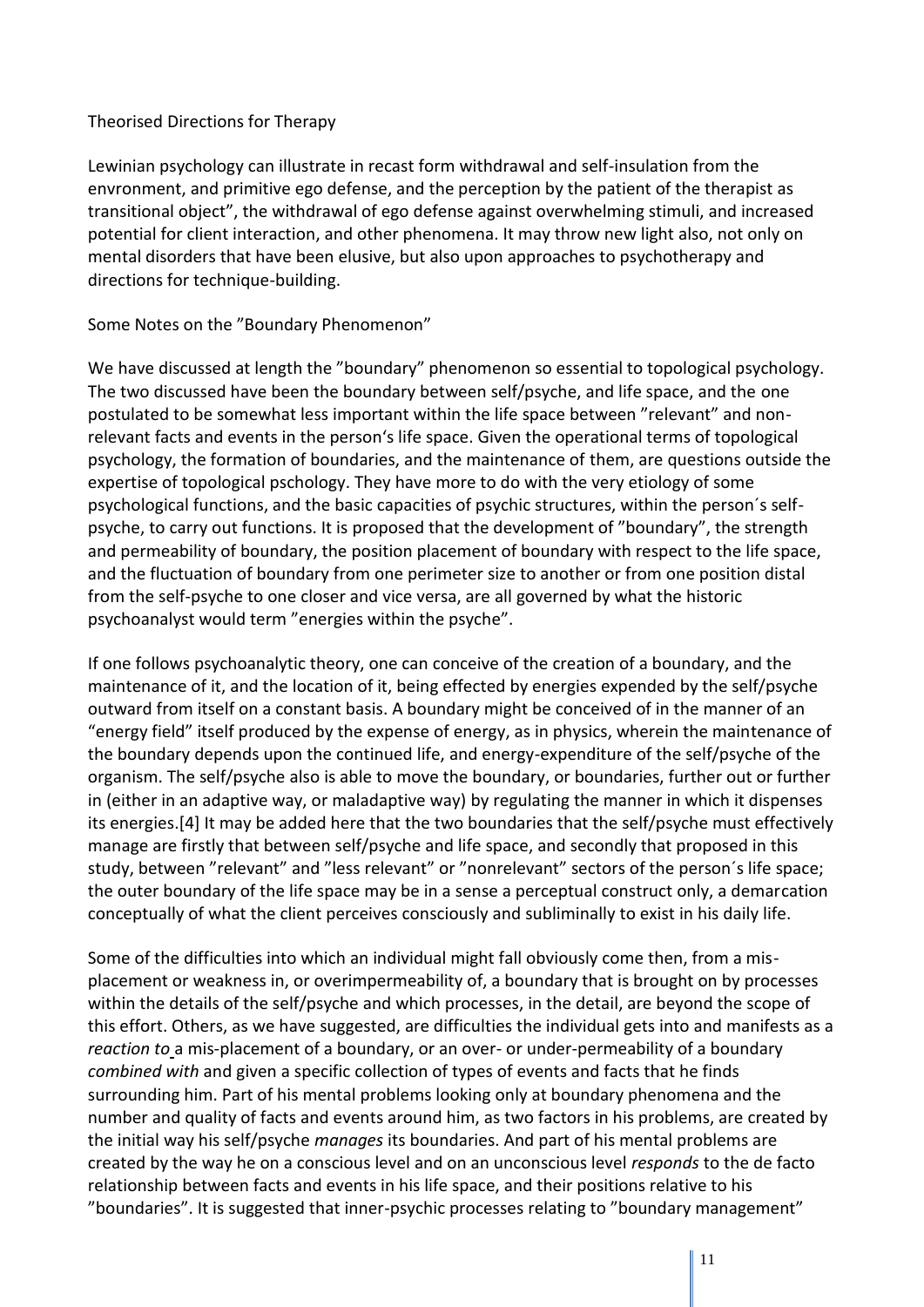have been seen to be more amenable to therapies at least in the current era, that are medicallybased and chemically-based, also to some degree behavior-modification. Boundary management processes of the initial type and at their most basic, are unconscious in the extreme. But it is suggested that, likewise, problems that stem from a person´s maladaptive behavior vis a vis the relationship between facts and events in his life, and their position relative to boundaries in his psychological functioning, can be made for the most part consciously appreciable to him and these kinds of problems are a central province of insight-oriented (if difficult) psychotherapy and counseling. A person´s basic "reflexes" to be in topological terms "underpermeable", at the selflevel, overpermeable, "overinclusive" or "under-inclusive" at the "relevance boundary" level may be too rooted in basic psychophysiological make up to be changeable more than a little through psychotherapy and counseling alone. But this is not true where it comes to making the person see the way in which he reacts interpersonally and socially, and unconsciously, *to* facts and events that seem to fill his life space cognitively *given* the level of environment stimulability of his self/psyche, the positions of his self/environment boundary, and the position of his relevance boundary, and the apparent strengths and lability of his boundaries, for him as an individual. This can be an important basis, and aspect, of therapy.

A Note on "Vector Strength" and "Processing Difficulties"

The phenomena of "vector" and "processing" have been dealt with to some length. It is suggested that these aspects of psychological functioning, and with them "vector strength/intensity" and "processing efficiency", are things that are based entirely within the self/psyche, and dependent upon its internal mechanism and processes. These are essentially outside the expertise of topological psychology. It is suggested that, paralleling psychoanalytic theory, vector intensity and processing efficiency depend upon two kinds of things. One is the structural organization of psychic processes including their adequacy at each age of the person. Another is the general level of what psychoanalytic thinkers have termed "energy" available for any psychic processes in the individual. The former depends upon adequate physical and psychophysiological growth, ultimately. The latter depends ultimately upon that, and upon the physical strength and energy of the individual as a human organism.

It is suggested that to some degree insight-oriented psychotherapy can assist a person to manifest more effective "vector intensity" through getting him to choose and attend to with greater concentration, those facts and events that should be important to him. Hopefully, to *some* degree but not entirely, less vector energies will be wasted upon less or un-relevant facts and events and thus more available for relevant ones. This very roughly parallels the psychological concept of "conversation of energy", and it also parallel´s Gardner MURPHY´s concept of "canalization" turned about and utilized as a conceptual approach towads therapy.[5]

And it is suggested that insight-oriented therapy can, to some degree, impact ineffective processing by a person´s self/psyche where the qualitative deficits in a person´s *perception* of facts and events are communicated to a person, and analyzed with him, and he then mounts more of an effort to try to perceive kinds of things about facts and events he relates to, and to relate to those, where he did not before. Where structural factors within the self/psyche do not make this utterly impossible (as for example perhaps in dementias historically deemed to be essentially "irreversible") a more effectice and adaptive "qualitative" grasp of a finer essence of facts and events in a person´s life can be had by that person. And this can be had, as if often done, with some schoziphrenics, with schizotypal individuals, and with schizoid clients.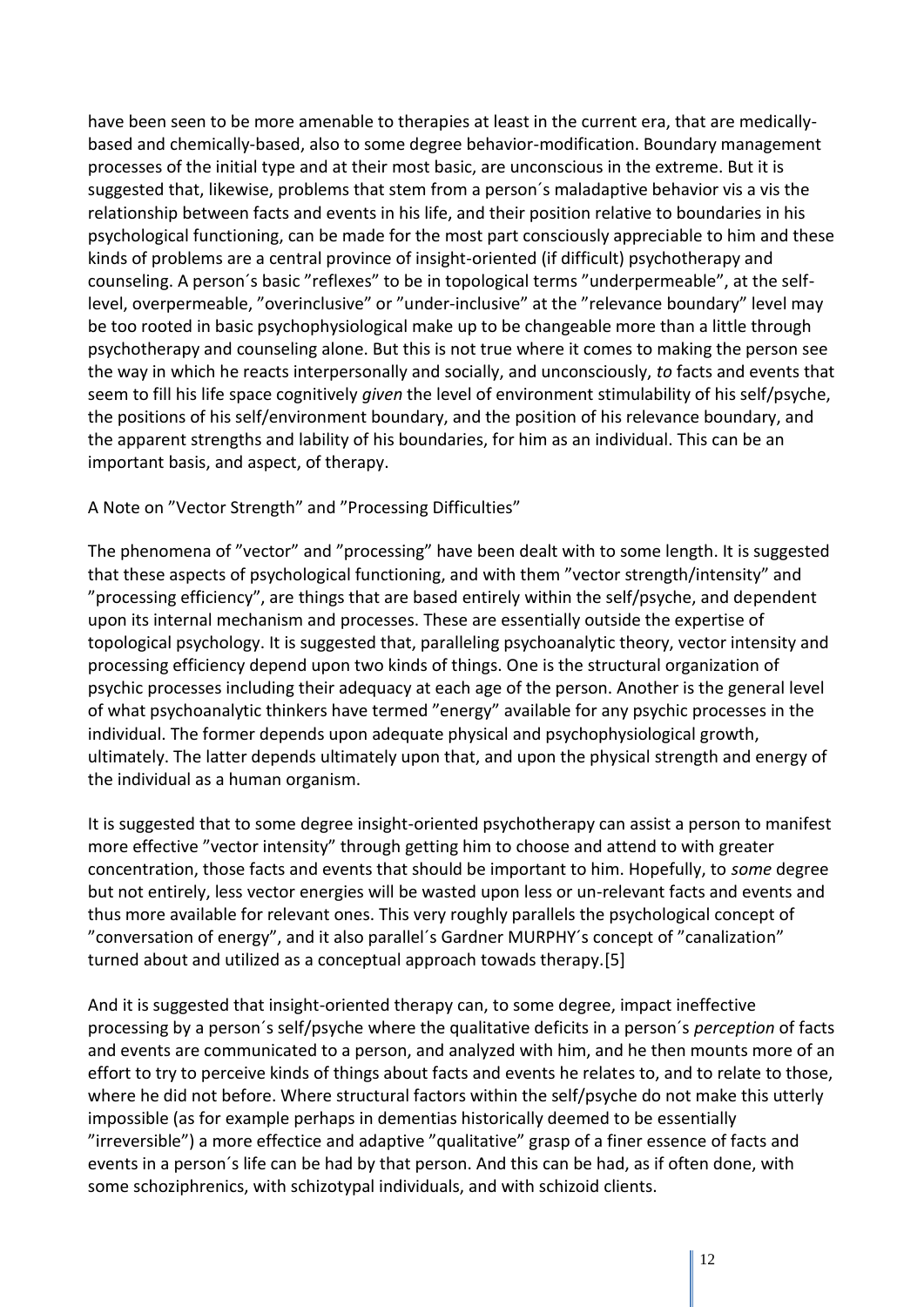An additional point is suggested. Whenever two or more theoretical approaches are studied in concert it is not unusual for new theories about old phenomena to suggest themselves, and to force themselves into old, and ongoing conjectures about the etiology and the maintaining process of a discorder. Perhaps a Lewinian perspective on major abnormal clinical syndromes in concert with other clinical theory may produce new theory not only leading to new theoretical insights, and new teaching possibilities, but also to new roads to improvement and remission.

It is probable that perception-oriented, communication-information based, and ecological approaches in psychology will be studied relative to and concorded with dominant classical psychology and psychiatry approaches. these former-mentioned, newer approaches have already made theoretical contributions to psychology and to psychiatry in America. It is felt that ecological approaches, particularly in their graphic aspect, can assist the understanding of psychopathology and illustrate components of it more broadly in the future. That may be in terms of both theoretical concept supports, and clinical insights, that such inter-theory concordance can bring forth.

Admittedly Lewinian topological psychology as brought to bear on clinical syndromes in this study may be seen to be able to explain or depict some disorders more effectively than it does others. It may be seen to suggest more effectively how to conceptualize the beginnings of, and approaches to therapeutic intervention with, some disorders more than others. And Lewinian psychology that was not clinical either in the basis of it´s conception, or in it´s directions. It was a conceptual scheme developed by an outstanding social psychologist with an excellent background in philosophy, utilized often by him for the study of such "non-abnormal" phenomena in people as alienation, and affiliation, and intergroup relations.

It is also suggested that it may have a broader utility in illustrating and in some cases explaining developmental, and also ongoing, processes in adult clinical syndromes and may have particular relevance to the study and analysis of schizoid, paranoid, and schizotypal as well as autistic process. It is suggested that topological psychology may additionally offer substantial theorybuilding potential to the understanding of these disorders. But it is hoped that the attempt made in this study will, if it will not answer all questions as it does not propose to, stimulate thinking from a theoretical and educational point of view in some new directions.

*Dr. Matt Maibaum*

*826 Greentree Road*

*Pacific Palisades, CA 9027*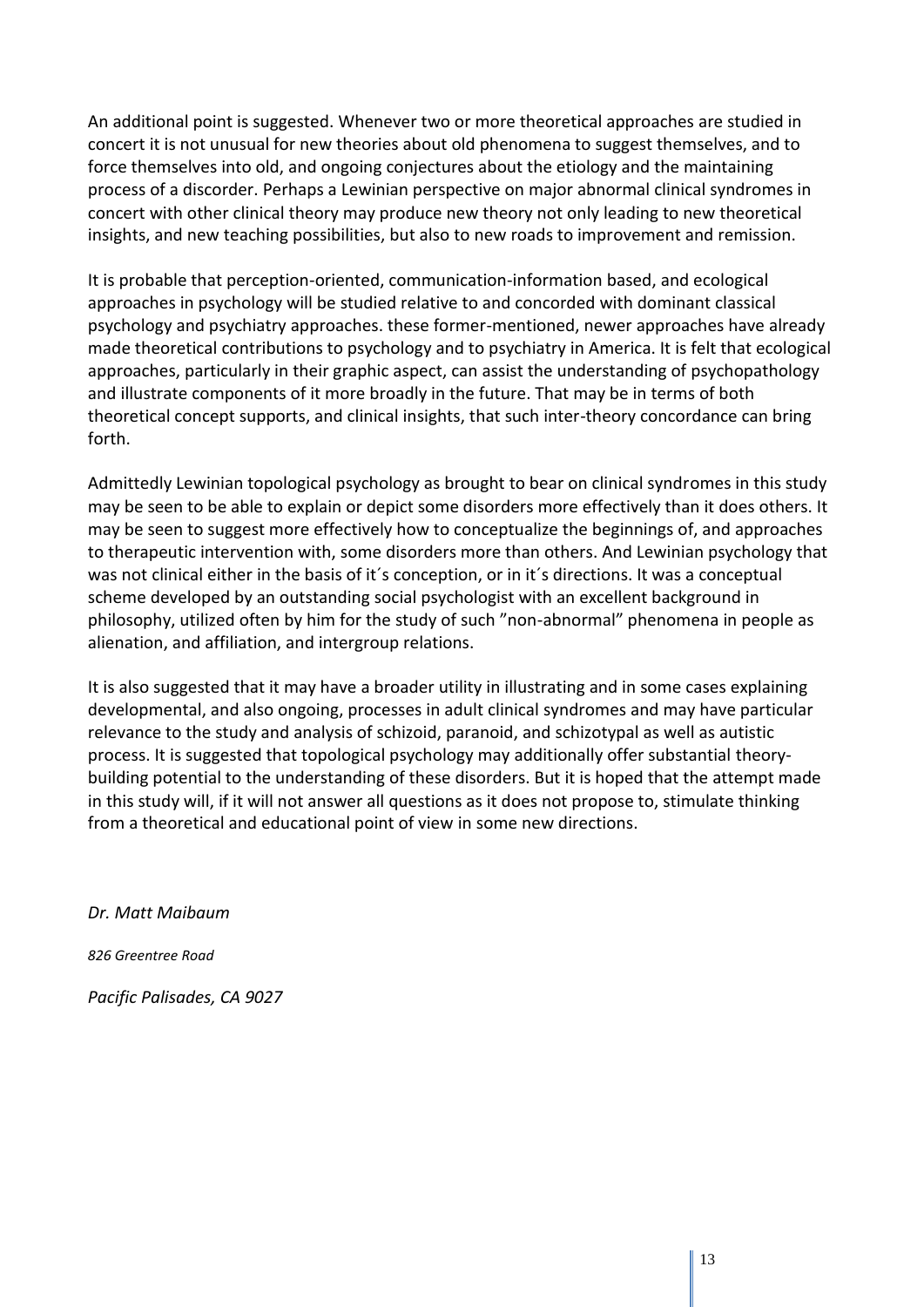# **Table 3-3:**

The hypothesized relationship between vector intensity, processing effeciency, and some syndromes

|                       | "Vector Intensity" |                |                  |
|-----------------------|--------------------|----------------|------------------|
|                       | too high           | mean           | too low          |
| High                  | Manic              | "normal"       | clinical         |
| processing efficiency | <b>Disorders</b>   |                | depressive       |
|                       |                    |                | disorders        |
| Low                   | "Hysteric"         | Schizophrenias | depression       |
| processing efficiency | Schizophrenic      | Dementias      | associated       |
|                       |                    |                | with dementias & |
|                       | <b>States</b>      |                | schizophrenia;   |
|                       |                    |                | involutional     |
|                       |                    |                | melancholia      |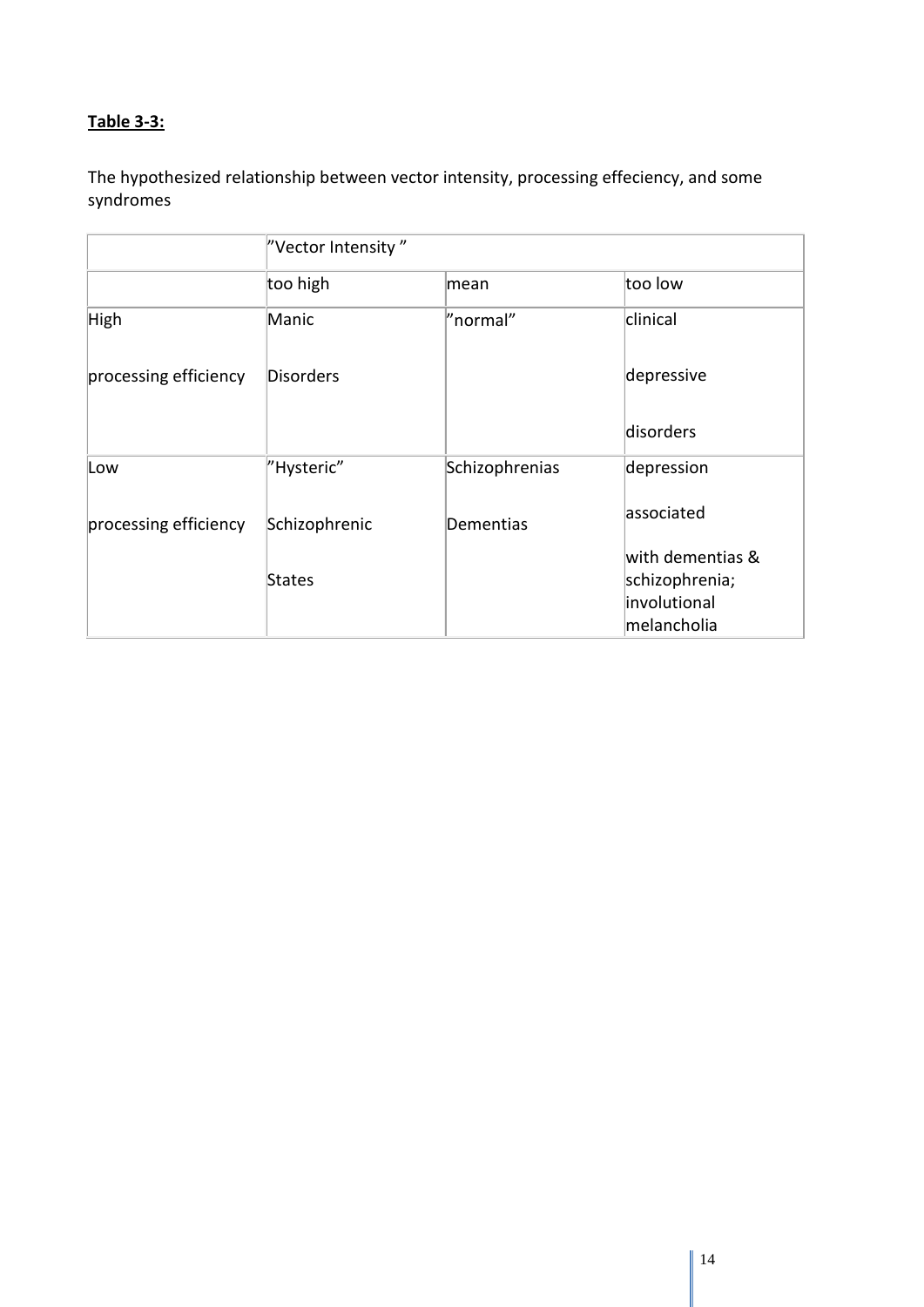# **Table 3-4:**

Mental disorders Seen As a Function of Processing Efficiency, Vector Intensity, and Relevance Boundary Placement Disorders

|                  |                             | <b>Relevance Boundary Position</b> |  |  |
|------------------|-----------------------------|------------------------------------|--|--|
|                  | too distal                  | too basal                          |  |  |
| High             | Processing efficiency high: | Processing efficiency high:        |  |  |
| vector intensity | <b>Paranoid psychoses</b>   | Obsessive-compulsive               |  |  |
|                  |                             | disorders                          |  |  |
|                  | Processing efficiency low:  | Processing efficiency low:         |  |  |
|                  | Paranoid schizophrenia      | Obsessive-compulsive               |  |  |
|                  |                             | disorders                          |  |  |
|                  | Processing efficiency high: | Processing efficiency high:        |  |  |
|                  | depression with obsessive   | Clinical depression: withdrawal    |  |  |
|                  | features                    |                                    |  |  |
| Low              | Processing efficiency low:  | Processing efficiency low:         |  |  |
| vector intensity | Dementias                   | Clinical depression w.             |  |  |
|                  |                             | psychotic features                 |  |  |

#### **Table 3-5:**

Four Maladaptive Personality Types as a Function of Type of Boundary Disorder and Processing Deficit

| Processing           | "Boundary" Disorder  |                               |
|----------------------|----------------------|-------------------------------|
| Deficit:             | Too Distal           | Too Basal                     |
| Mainly Content Info. | Paranoid personality | Withdrawn,                    |
| Coding               |                      | "Isolar"                      |
|                      |                      | Personality                   |
| Mainly Emot.         | Passive - dependent  | Narcissistic personality with |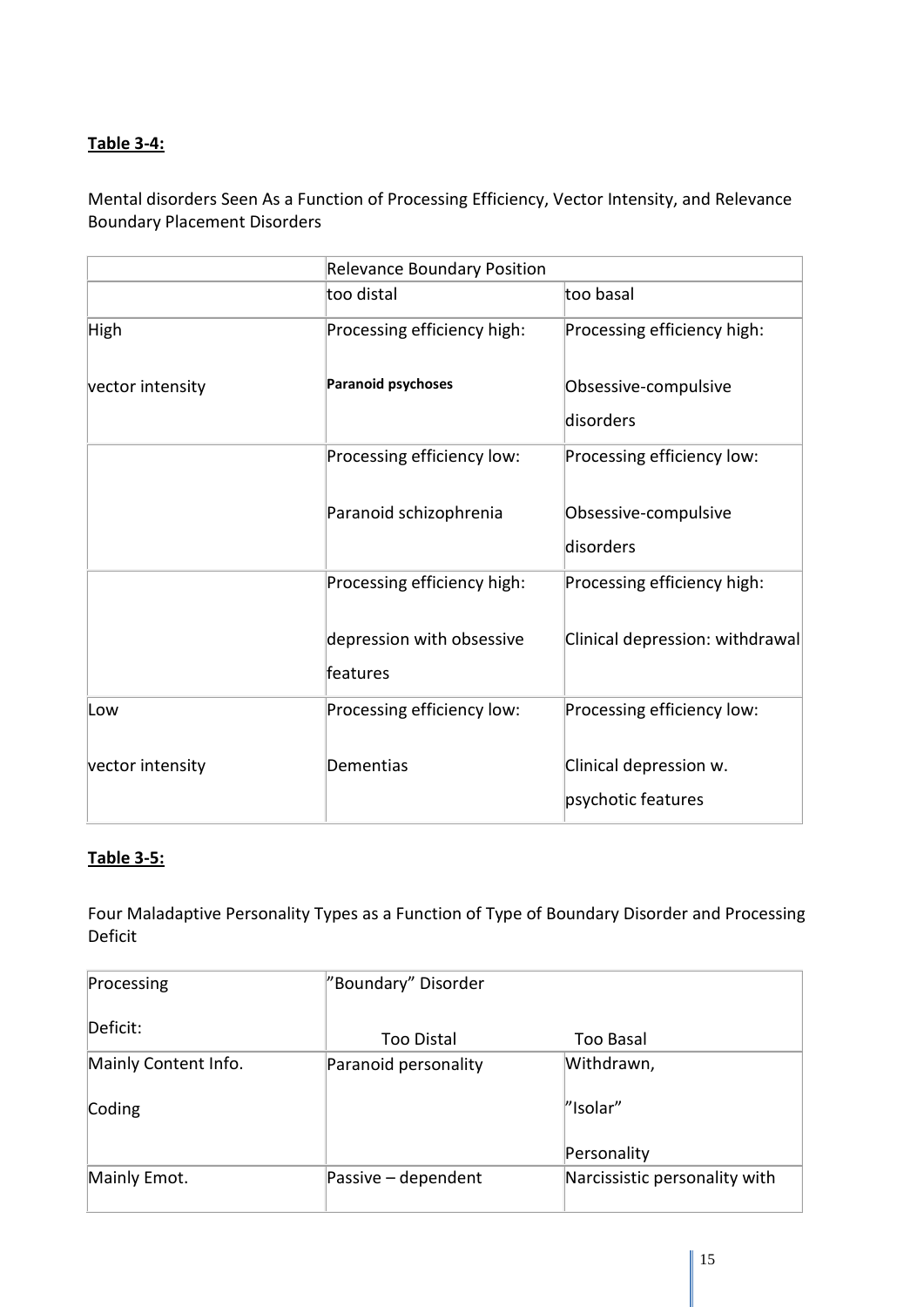| <b>Quality Coding</b> | personality                | schizoid features |
|-----------------------|----------------------------|-------------------|
|                       | with histrionic tendencies |                   |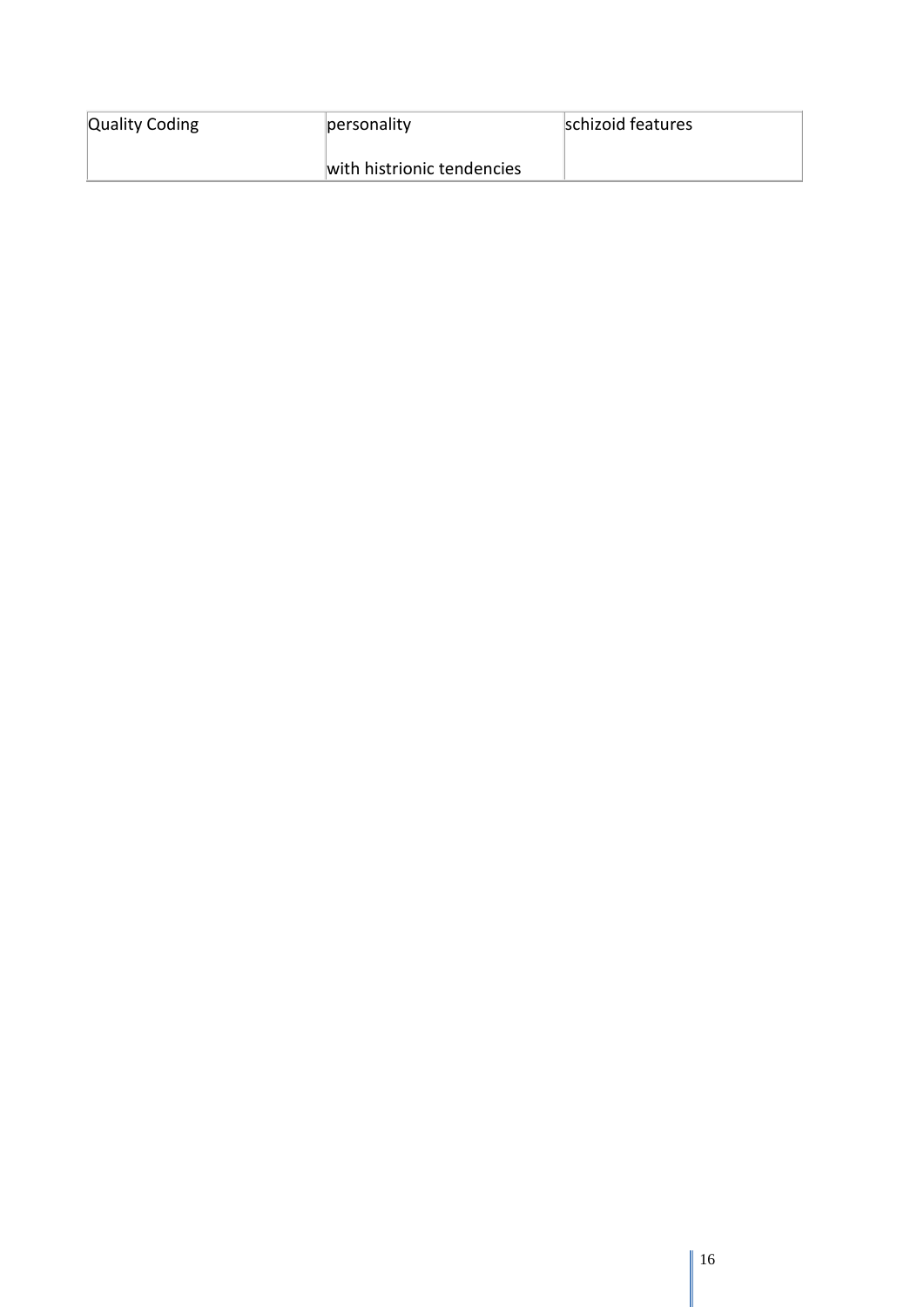# **Table 3-6:**

Theoretical relationship between "Boundary" disorder, and perceived stress level, and some psychological abnormalities

| Level of Perceived | Self/Life-space Boundary<br>Weakness/Adequacy     |
|--------------------|---------------------------------------------------|
| <b>Stress</b>      |                                                   |
|                    | weak/or impermeable <------------------> Adequate |
| High               | severe                                            |
|                    | disorders                                         |
|                    | other                                             |
|                    | disorders                                         |
|                    | "normal"                                          |
|                    | range                                             |
| Low                | functioning                                       |

# **Table 3-7:**

"Hypoecoic" process disorders in face of perceived stress seen as a progression/ on a continuum

|                 | Conceived "Stage"   |                    |                                 |              |
|-----------------|---------------------|--------------------|---------------------------------|--------------|
|                 | IV.                 | III.               | II.<br>Ι.                       |              |
| Clinical        | autism              | schizoid features; | hysterical                      | normal range |
|                 |                     | "isolism";         |                                 | functioning  |
| term/names      |                     | "autismic"         | phenomena                       |              |
|                 |                     | personality        |                                 |              |
|                 |                     |                    |                                 |              |
| Leading         | regression to       | massive            | massive anxiety as normal range |              |
| characteristics | fantastic thinking, | defensiveness      | signal of inability             | functioning  |
|                 | primary physical    | against            | to assume                       |              |
|                 | <b>functions</b>    | competition of     | challenges                      |              |
|                 |                     | ext. to int. world |                                 |              |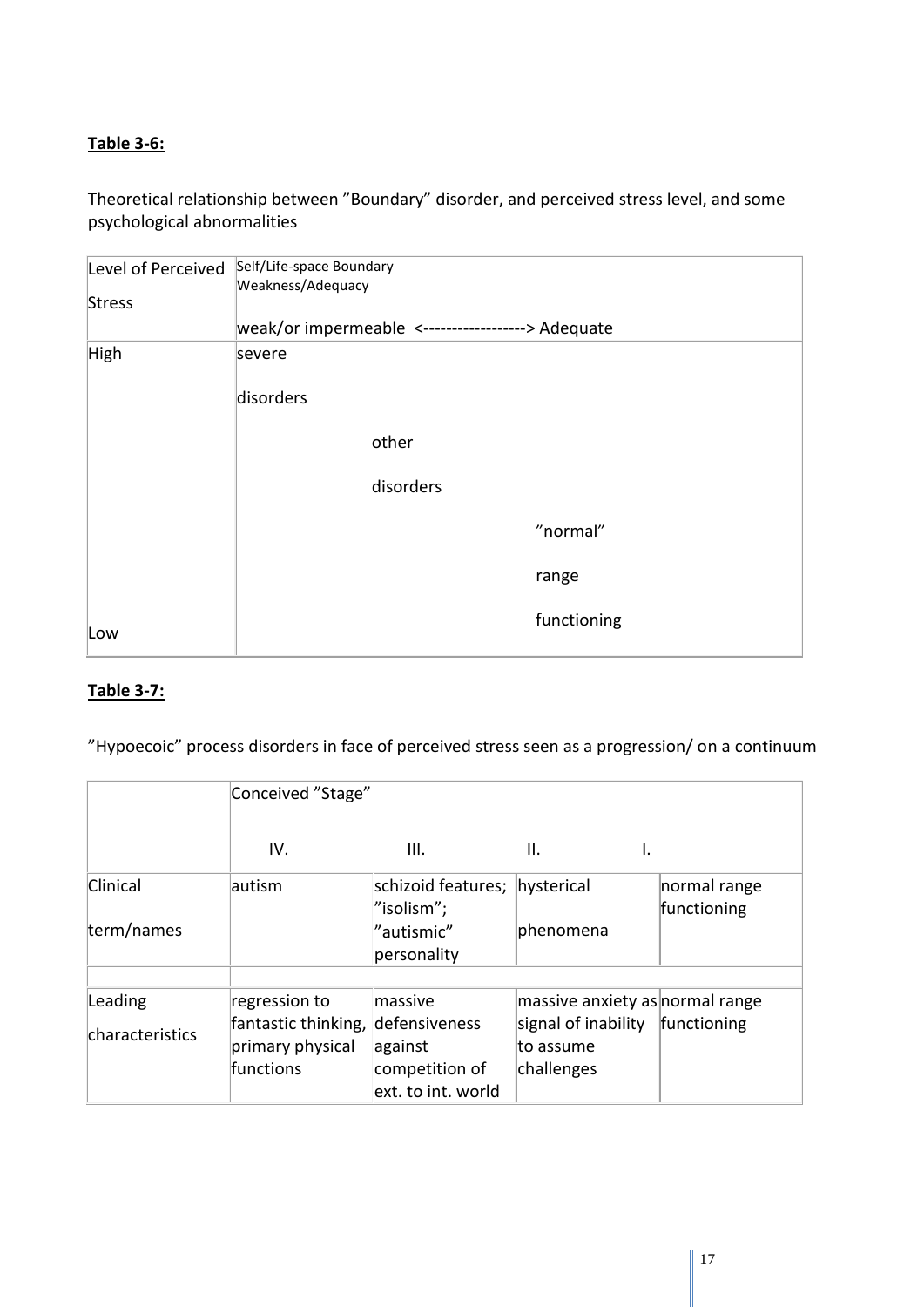## **Table 3.8:**

"Hyperecoic" process disorders in face of perceived stress seen as a progression/ on a continuum

|                            | Conceived "Stage"                                       |                                                                                                       |                                            |             |
|----------------------------|---------------------------------------------------------|-------------------------------------------------------------------------------------------------------|--------------------------------------------|-------------|
|                            | IV.                                                     | III.                                                                                                  | II.                                        |             |
| Clinical term/names        | Schiziphrenias                                          | Schizotypal and<br>Borderline<br>phenomena                                                            | Neurotic Features normal range             | functioning |
| Leading<br>characteristics | Disorganization/<br>Disintegration in<br>face of stress | "realism-<br>withdrawal" &<br>destabilization of<br>function; defense<br>against outside<br>pressures | $ m$ assive anxiety as<br>signal of danger |             |

# **Table 3-9:**

Select mental disorders by central problem from a topological psychology perspective

| Central feature from topological psychology<br>viewpoint:                                      | Disorder:                                                                   |
|------------------------------------------------------------------------------------------------|-----------------------------------------------------------------------------|
|                                                                                                | DSM-2, DSM-3/3R                                                             |
| hypertrophy and overcompartmentalization of schizotypal disorder<br>irreal level of life space |                                                                             |
| hyperecointeractive/stress disorder                                                            | anxiety disorders; schizotypal, borderline,<br>personalities; schizophrenia |
| hypoecointeractive/stress disorder                                                             | autism; schizoid personality                                                |
| relevance boundary misplacement,<br>hypoinclusive                                              | paranoia                                                                    |
|                                                                                                | schizoid processes                                                          |
| relevance boundary misplacement,<br>hypoinclusive                                              | mania                                                                       |
| vector intensity too great: "hyperlocomotory"<br>self                                          | clinical depression; involutional melancholia                               |
|                                                                                                | dementias; organic brain injuries                                           |
| hypolocomotory self (vector intensity too                                                      |                                                                             |